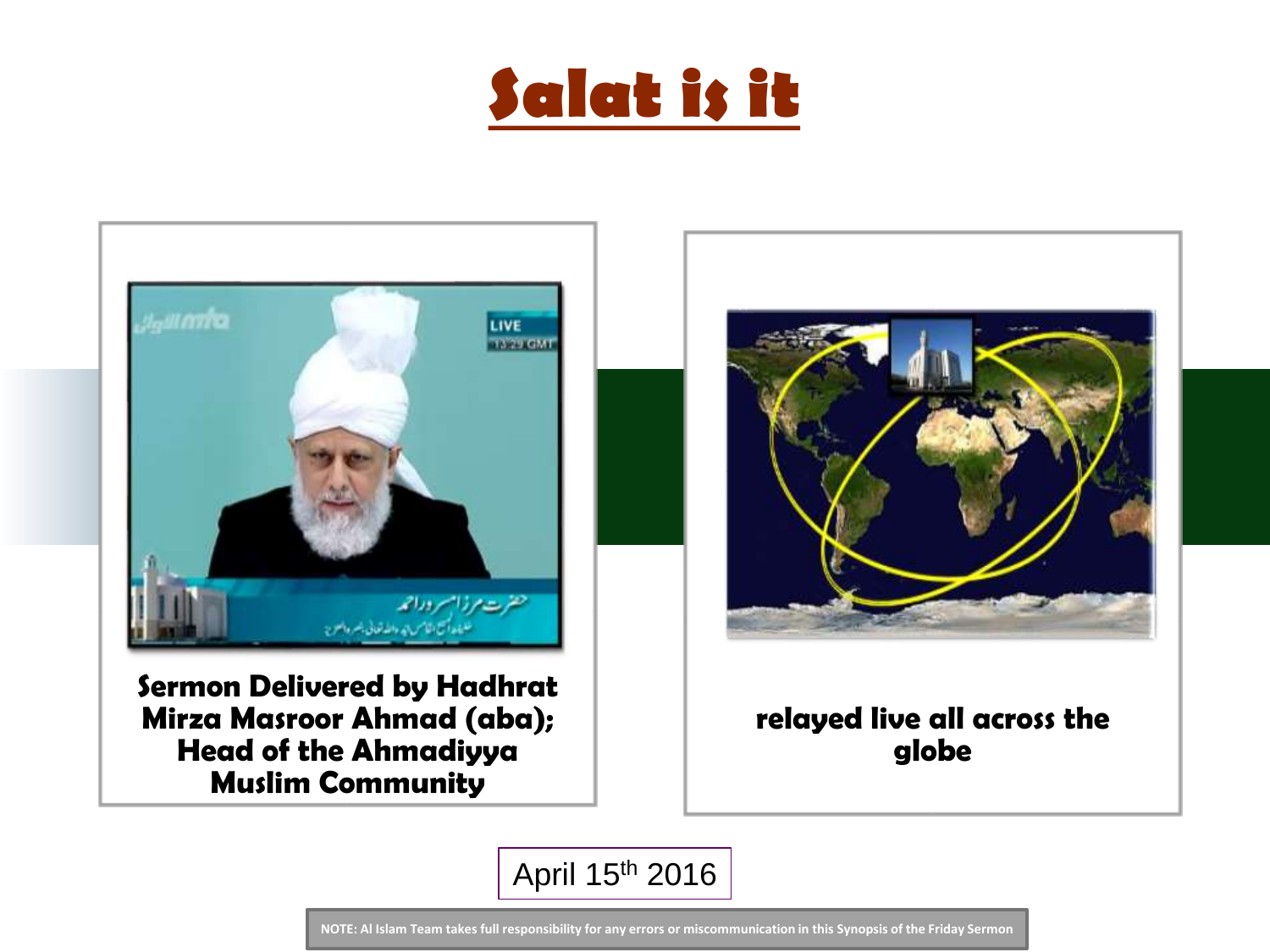

AL ISLAM

| The Holy Qur'an draws attention to observance of Salat in many<br>places.                                                                                             |
|-----------------------------------------------------------------------------------------------------------------------------------------------------------------------|
| A Hadith relates that Salat is the core of worship of God.                                                                                                            |
| The Promised Messiah (on whom be peace) said that God has<br>created you for the purpose of worshipping Him.                                                          |
| The Promised Messiah (on whom be peace) said that Salat is a<br>special form of supplication but people take it as if it is like a levy<br>charged by the government. |
| Observance and regularity in Salat is very important so that it is<br>established as an enduring habit and one is mindful of turning to<br>God.                       |
| Funeral Prayer in absentia was announced for Asghari Begum<br>Sahiba, wife of Sheikh Rehmatullah Sahib, Amir Jama'at Karachi.                                         |

April 15th 2016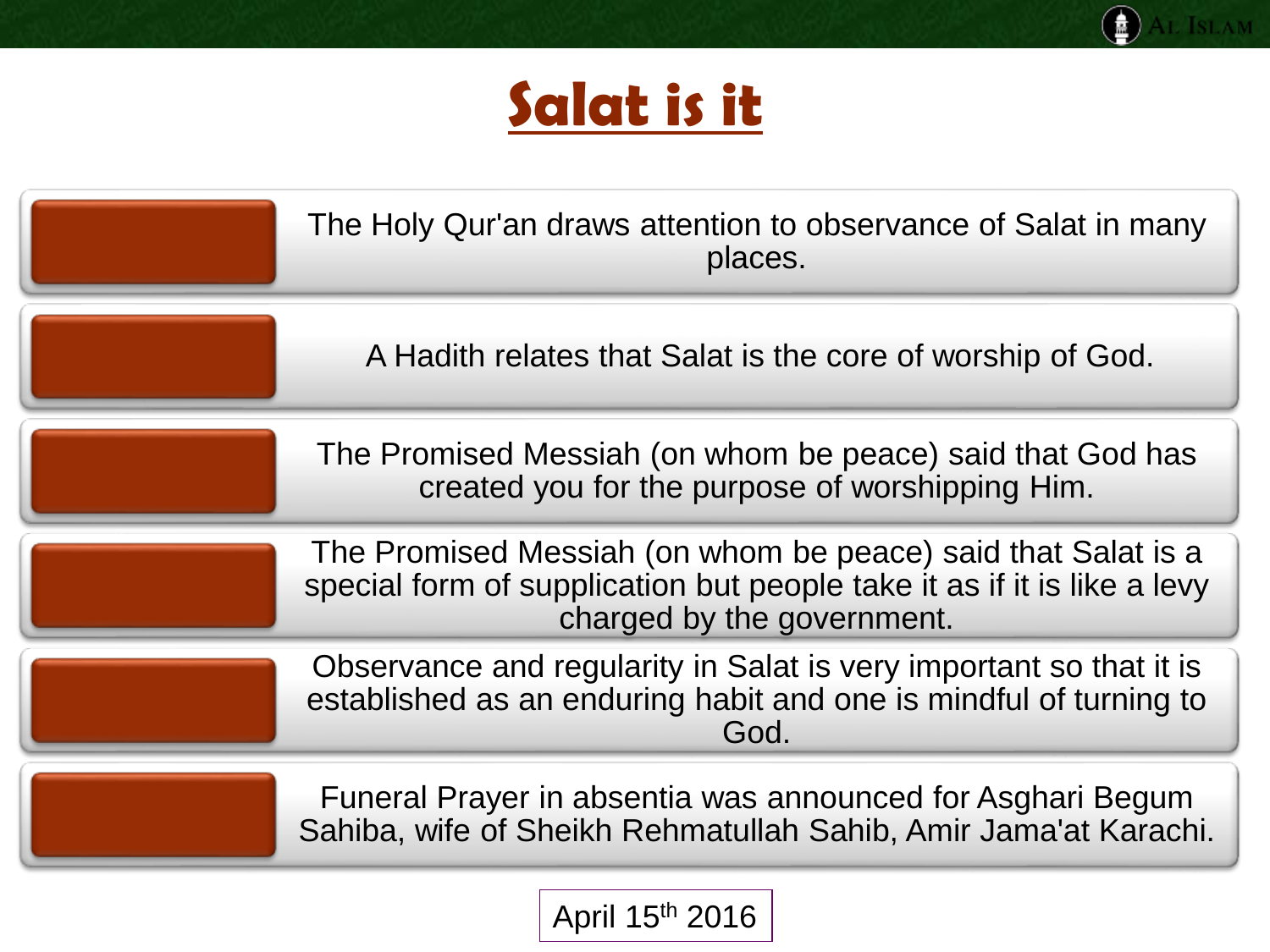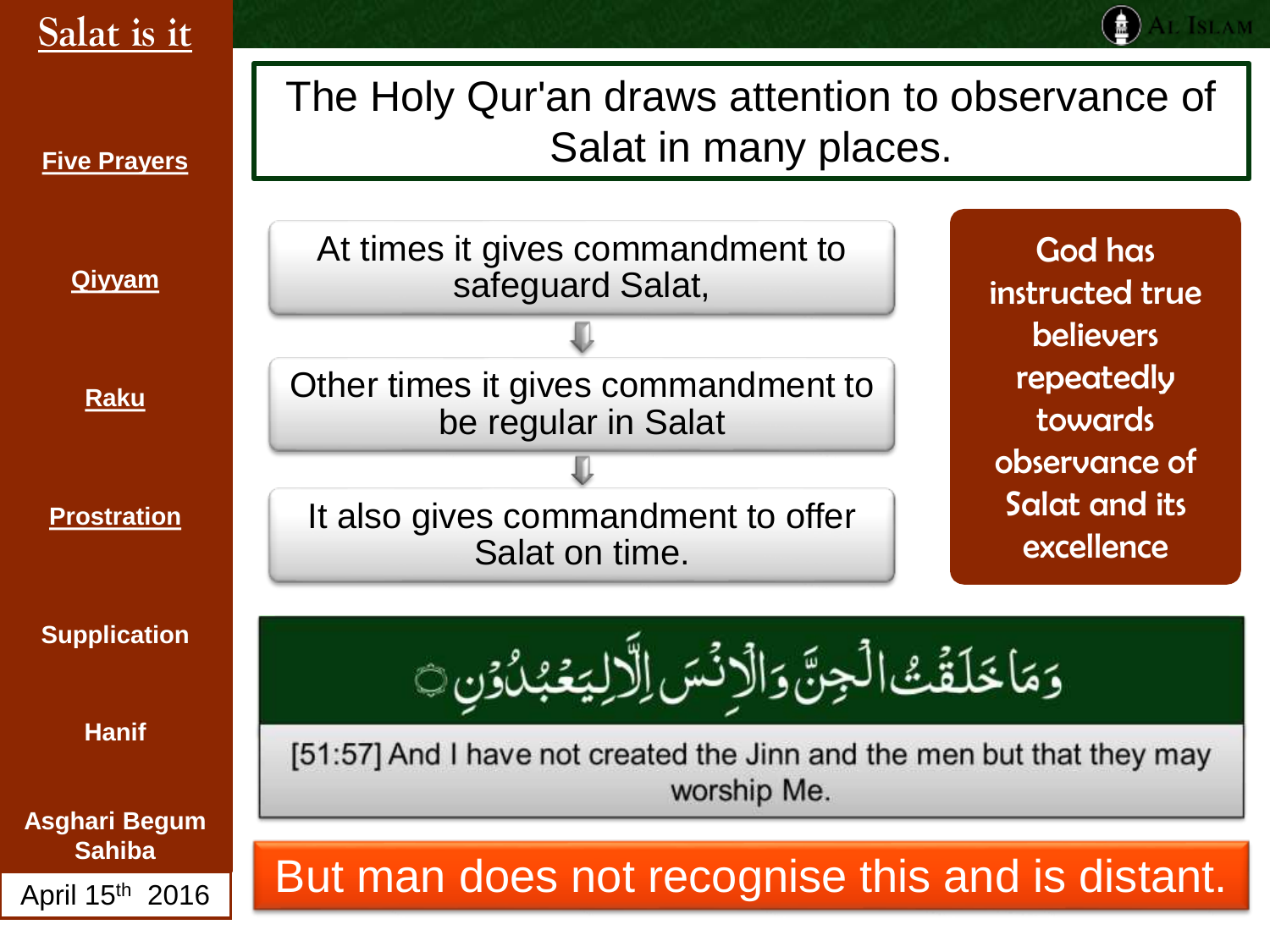### How does one fulfil the purpose of worship of God? Islam commands five daily Prayers for this.

**Five Prayers** 

## A Hadith relates that Salat is the core of worship of God.

### **Qiyyam**

**Raku**

**Prostration**

**Supplication** 

**Hanif**

**Asghari Begum Sahiba** April 15th 2016

The Promised Messiah (on whom be peace) said that God has created you for the purpose of worshipping Him. Those who do not follow this simply eat and drink and sleep like animals and lose out on God's grace. Whereas a person who claims to have faith should try their utmost to become recipient of God's grace.

We are fortunate to have accepted the Imam of the age who taught us the correct ways of worship of God,

 $\bm{\omega}$ 

and gave us the wisdom into the requisite of worship

He repeatedly drew attention of his Jama'at to this matter in detail so that we would understand its significance and would adorn our worship of God.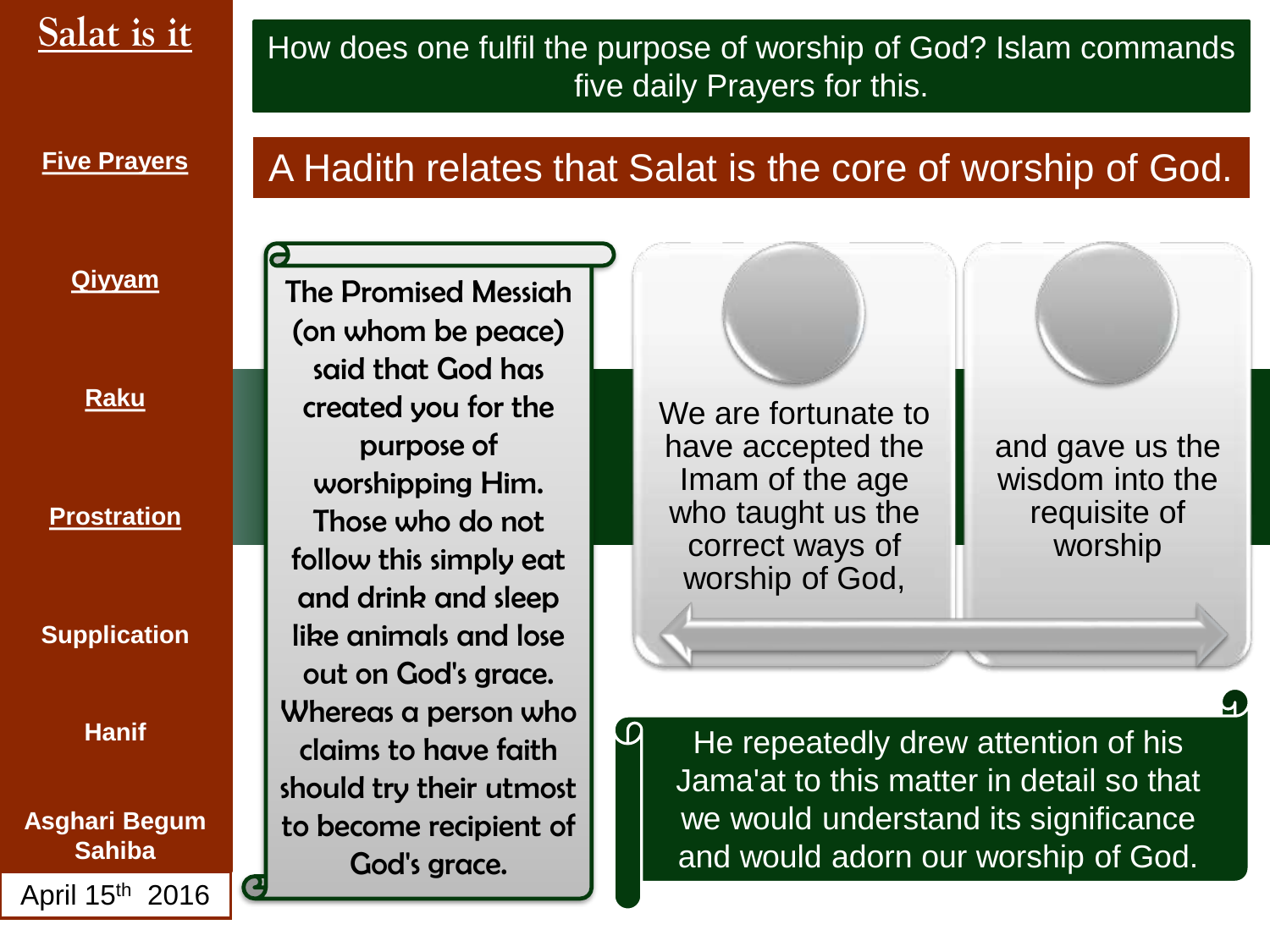| Salat is it                           | At times due to severe weather or owing to shorter nights<br>attendance can be low at the time of Fajr Salat. |
|---------------------------------------|---------------------------------------------------------------------------------------------------------------|
| <b>Five Prayers</b>                   | Or people combine their Zuhr and Asr Salat. So, owing to severe                                               |
|                                       | weather, not having enough sleep due to short nights,                                                         |
| <b>Qiyyam</b>                         | or being busy in work people either miss offering Salat or combine<br>them.                                   |
|                                       |                                                                                                               |
| <b>Raku</b>                           | This should not<br>These days the Salat time in                                                               |
| <b>Prostration</b>                    | be just here [in<br>these countries is going<br>backwards and at the time of<br>the UK] but                   |
|                                       | <b>Fajr Salat there fewer people</b><br>everywhere in<br>attending.<br>the world. Much                        |
| <b>Supplication</b>                   | improvement can                                                                                               |
|                                       | be made in this<br>regard if office-                                                                          |
| <b>Hanif</b>                          | The locals, who live close by<br>holders and life-<br>should come to the mosque                               |
| <b>Asghari Begum</b><br><b>Sahiba</b> | devotees pay<br>regularly for Salat especially<br>for Fajr Salat.<br>attention to this.                       |
| April 15th 2016                       |                                                                                                               |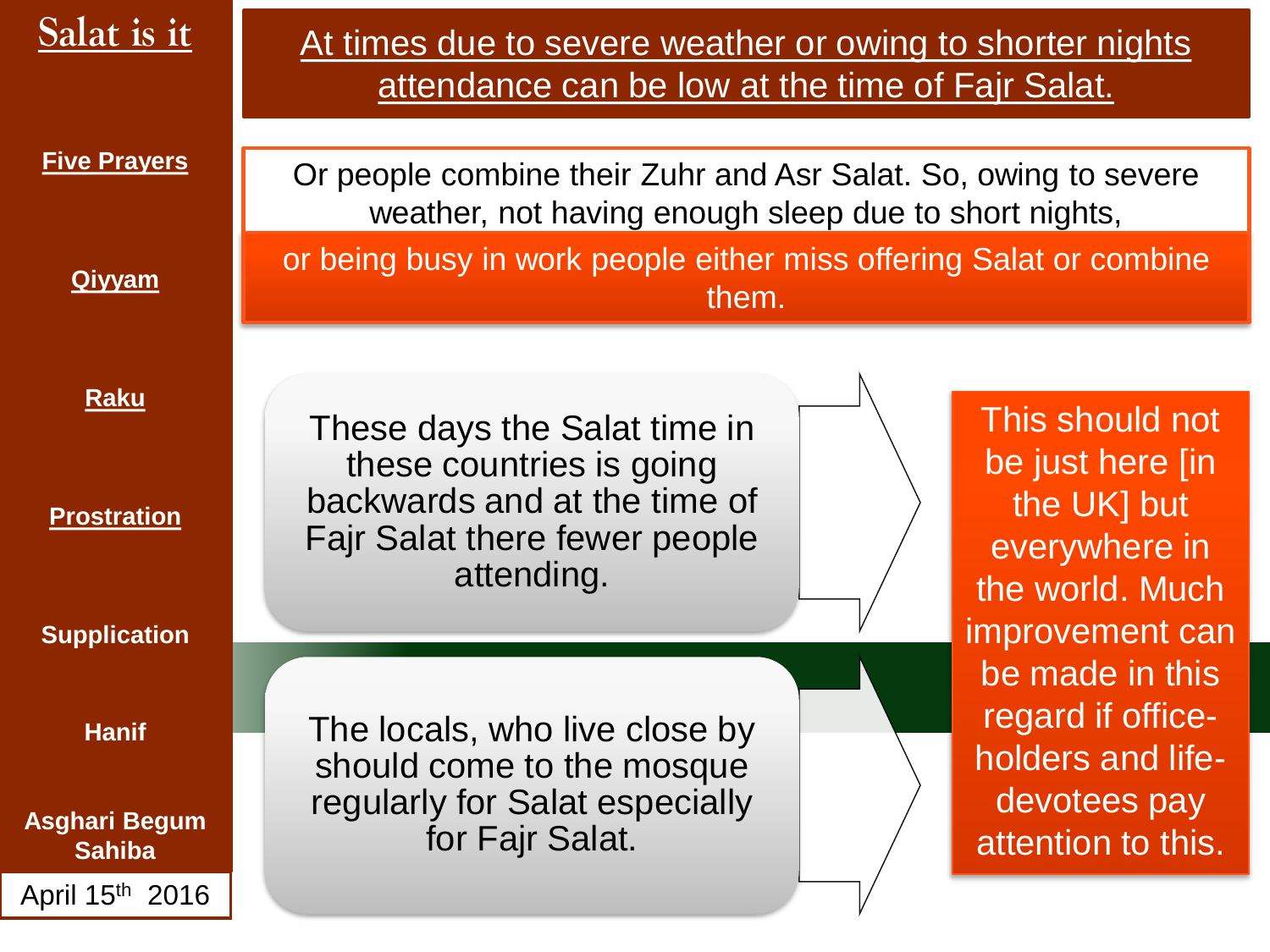

 $\overline{\phantom{a}}$ 

### **Five Prayers**

**Qiyyam**

**Raku**

**Prostration**

**Supplication** 

**Hanif**

**Asghari Begum Sahiba**

April 15th 2016

The Promised Messiah (on whom be peace) said: 'Observe Prayer services regularly. Some people content themselves with one Prayer service daily but they must remember that no one is exempt from them, not even Prophets. It is narrated in a Hadith that a company of men who had just accepted Islam requested the Holy Prophet (peace and blessings of Allah be on him) to be exempted from the Salat. He observed: A religion that does not demand action is no religion at all.' (Essence of Islam, Vol. II p. 297)

The Promised Messiah (on whom be peace) said that some people pay more emphasis to hygiene opining that if one does not practice it how can one benefit from righteousness. But they should note that at times physical means of attaining good health like medicines and hygiene do not work and if God so wills and the reverse can work. (Paraphrased from Malfuzat, Vol. I, p. 263)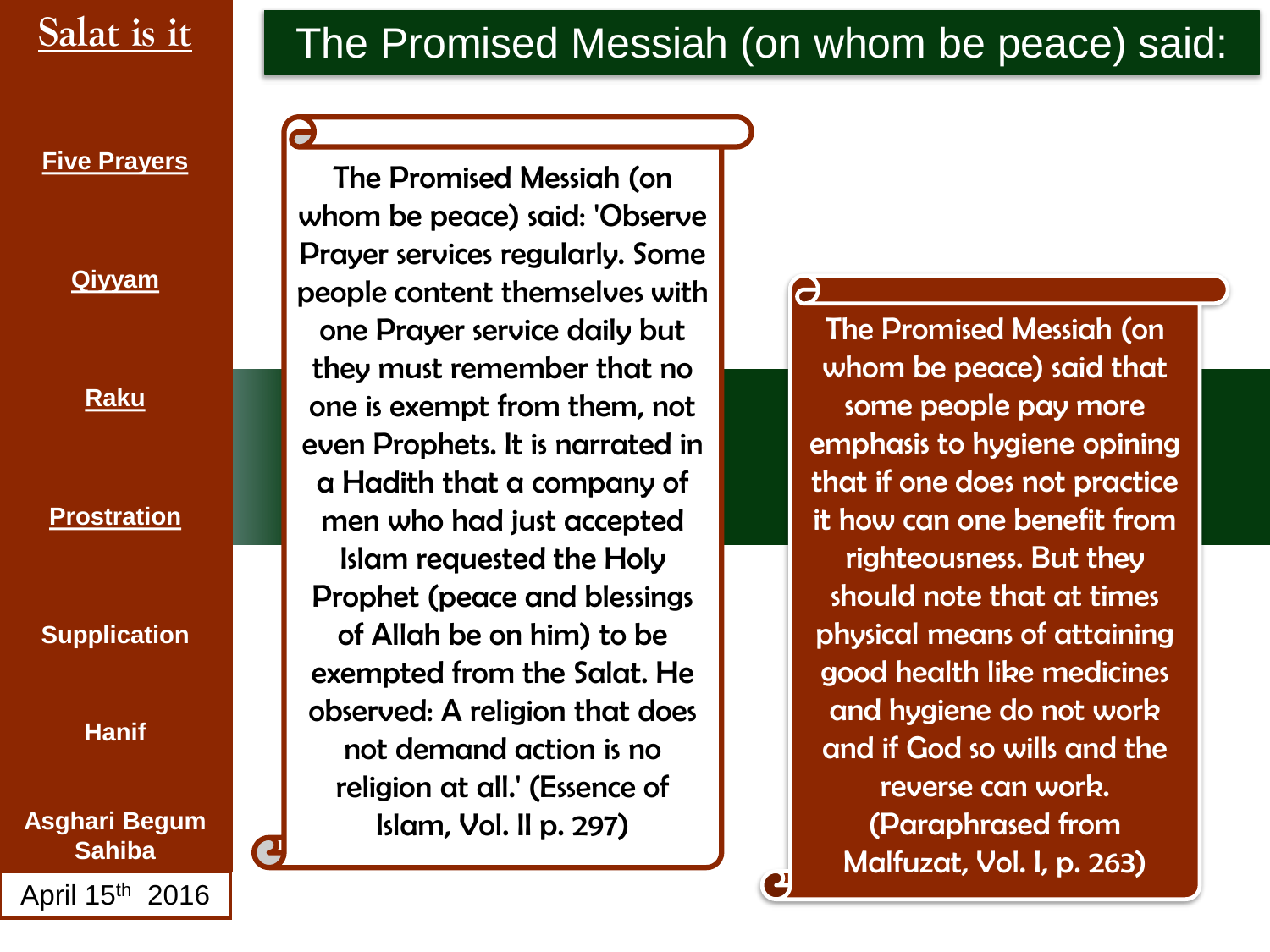# The Promised Messiah (on whom be peace) said:

 $\mathbf{C}$ 

### **Five Prayers**

### **Qiyyam**

**Raku**

### **Prostration**

**Supplication** 

**Hanif**

**Asghari Begum Sahiba** April 15th 2016

The Promised Messiah (on whom be peace) said that God does what He wills. The city of Babylon for which man had great plans was made desolate and turned into a ghost town but the place [Mecca] which man wanted to be desolate became the hub for people all over the world. It should be borne in mind that to leave God and rely on plans and other means is foolishness. We should bring about a change in our lives and abundantly seek God's forgiveness.

### People who are occupied in worldly affairs and have little time to spare should be wary more than others. Professionals usually do not fulfil obligations due to God therefore when pushed it is warrantable for them to combine Zuhr and Asr Salat. The Promised Messiah (on whom be peace) also said that employers usually give permission to offer Salat and such matters should not be made excuses to abandon Salat. (Paraphrased from Malfuzat, Vol. I, p. 265)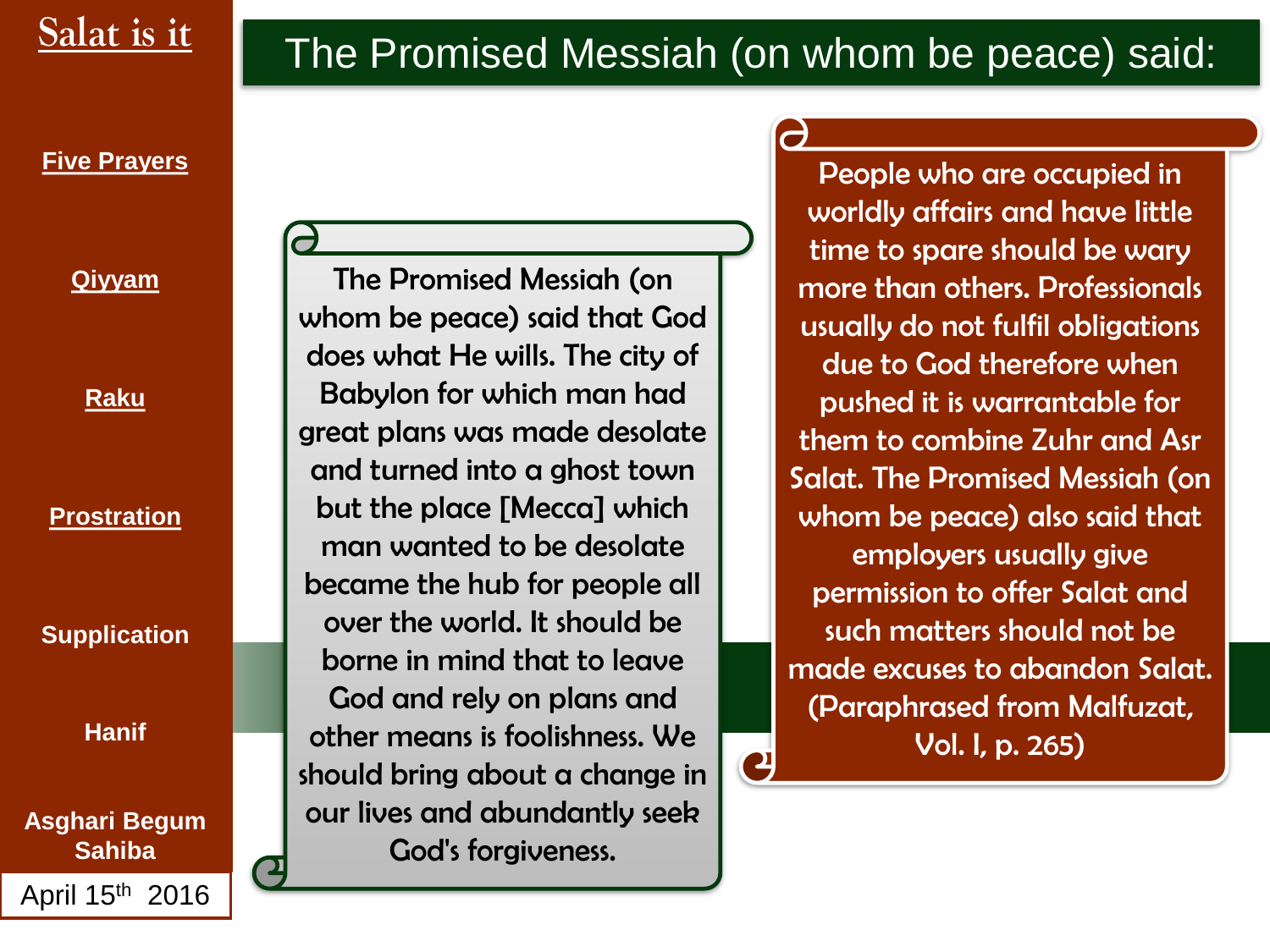## The Promised Messiah (on whom be peace) said:

**Five Prayers** 

**Qiyyam**

**Raku**

**Prostration**

**Supplication** 

**Hanif**

**Asghari Begum Sahiba** April 15th 2016

The Promised Messiah (on whom be peace) said that if one spends all of one's energy in worldly matters what has one put by for the Hereafter? One should wake up to offer Tahajjud and observe it with eagerness. There can be difficulty in offering day time Salat due to being at work.

God alone is the Provider and Salat should be offered on time. Zuhr and Asr can sometimes be combined. God knew that people would be weak therefore He gave this flexibility but this flexibility cannot be used in combing three Salat services. (Paraphrased from Malfuzat, Vol. I, p. 6)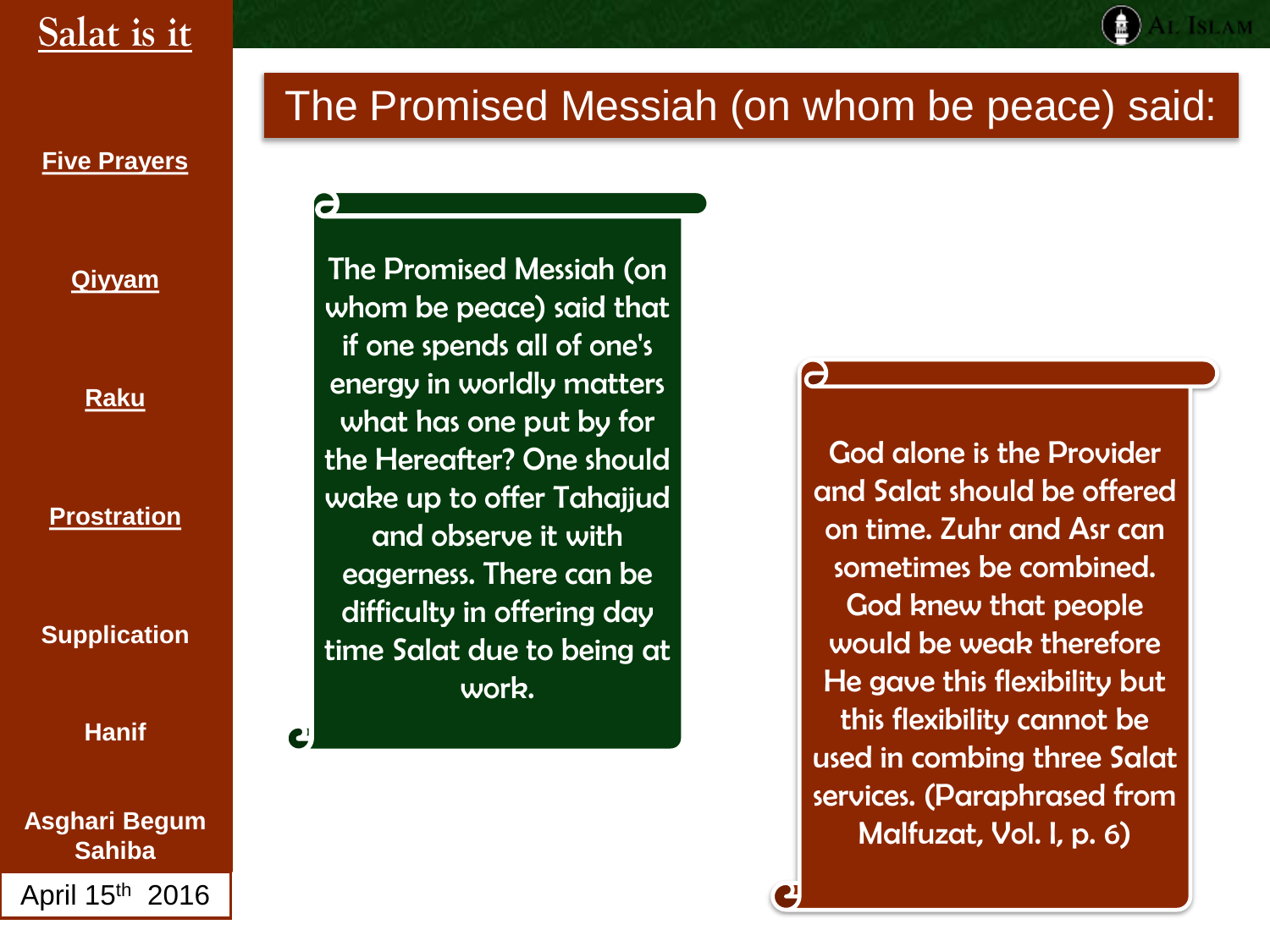

**Qiyyam**

**Raku**

**Prostration**

**Supplication** 

**Hanif**

**Asghari Begum Sahiba**

April 15th 2016

Salat is it **The Promised Messiah (on whom be peace) said:** 

The Promised Messiah (on whom be peace) said that Salat is a special form of supplication but people take it as if it is like a levy charged by the government. They are foolish and do not realise that God is not in need of man to glorify Him and to declare that there is none worthy of worship save Him. These matters are for man's own good and advantage. The Promised Messiah expressed sadness that people are not drawn to worship of God and righteousness and love of religion anymore.

This is owing to the pernicious effect of cultural rituals which have cooled off love of God. People do not derive the kind

of pleasure in worship of God as they should. There is nothing in life in which God has not placed an element of pleasure and delight. Just as an ailing person does not enjoy fine foods and finds them bitter or insipid, people who do not experience delight in worship of God should be concerned about their spiritual ailment.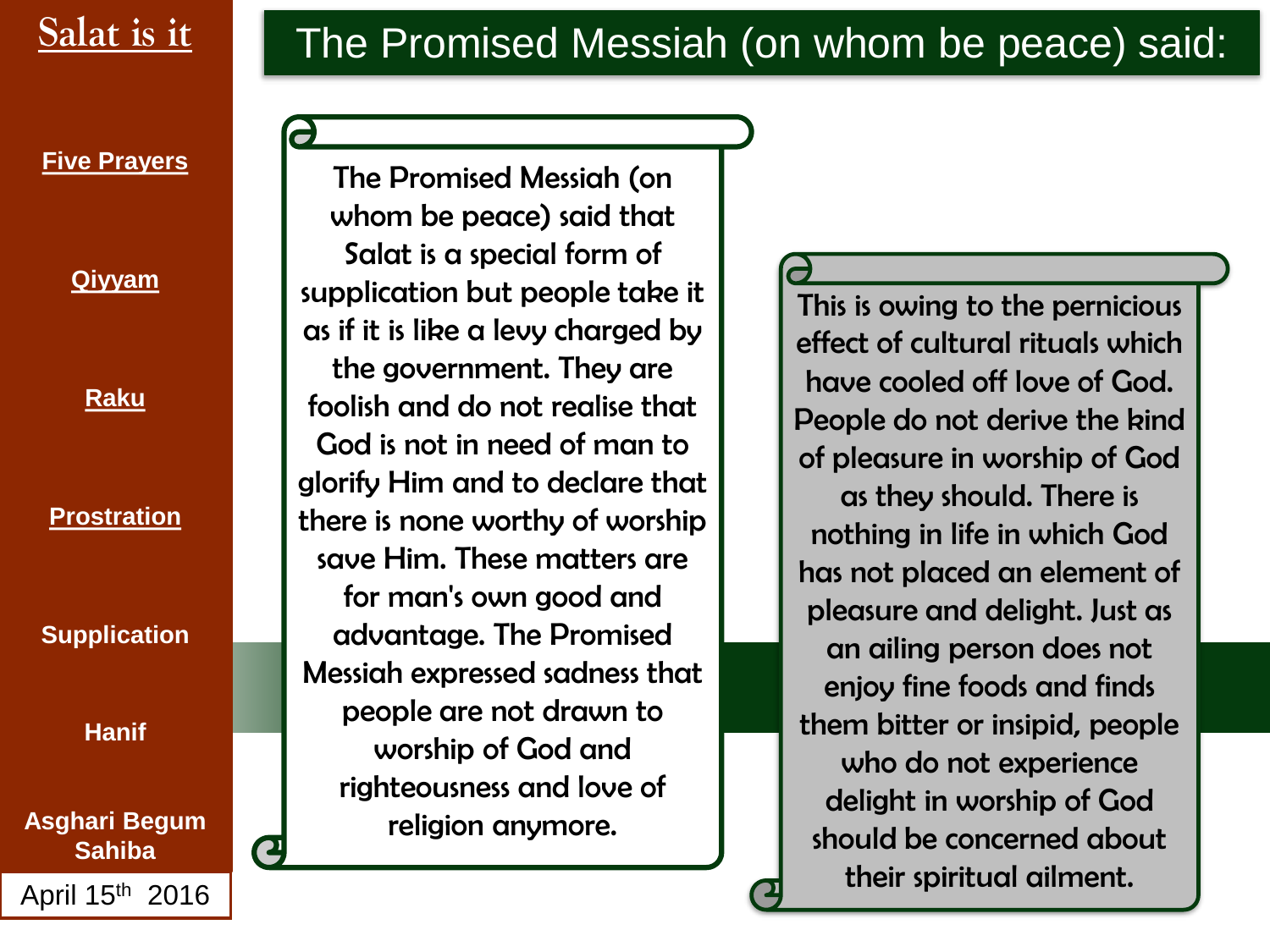

a

### **Five Prayers**

### **Qiyyam**

**Raku**

**Prostration**

**Supplication** 

**Hanif**

**Asghari Begum Sahiba** April 15th 2016

God has created man to worship Him, so how could it be that there would be no element of delight and pleasure in His worship! Indeed there is pleasure in it if only there were people to delight in this. God has stated: 'And I have not created the Jinn and the men but that they may worship Me.'. Since man was created to worship God it was essential that worship of God had delight and pleasure in it.

This can be understood very well by everyday experiences. Food has been created for man and it gives pleasure and delight. And for this man has been given the sense of taste. Likewise, man derives pleasure by watching beauty in nature, animals etc. and by listening to melodious, pleasant sounds. What more could be needed to prove that there is delight in worship of God!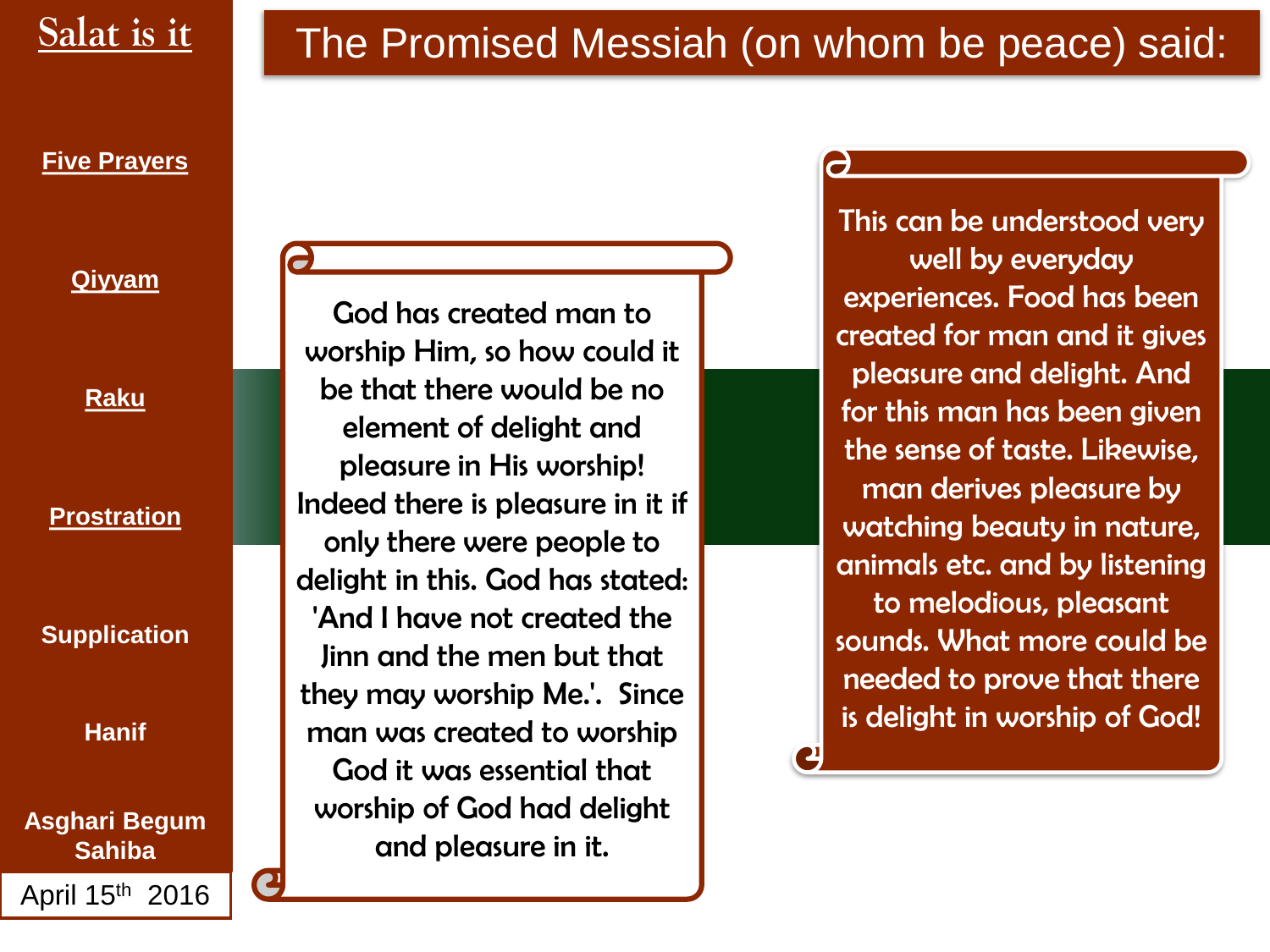### **Five Prayers**

**Qiyyam**

**Raku**

### **Prostration**

**Supplication** 

**Hanif**

**Asghari Begum Sahiba** April 15th 2016

God states that He has created man and woman as a couple and has placed delight in their relationship. If procreation was the only objective here, the purpose would not have been fulfilled. God has placed delight for men and women in it. God willed to create human beings and for this He made a connection between man and woman and made it pleasurable, although this became the sole purpose for some foolish.

It should be understood in the same vein that there is no burden and levy in worship of God. It is also pleasurable and delightful and this delight and pleasure is higher than all worldly delights and pleasures. And just as an ailing person is deprived of enjoying fine foods likewise unfortunate is the person who cannot find pleasure in worship of God. (Paraphrased from Malfuzat, Vol. I, pp. 159-160)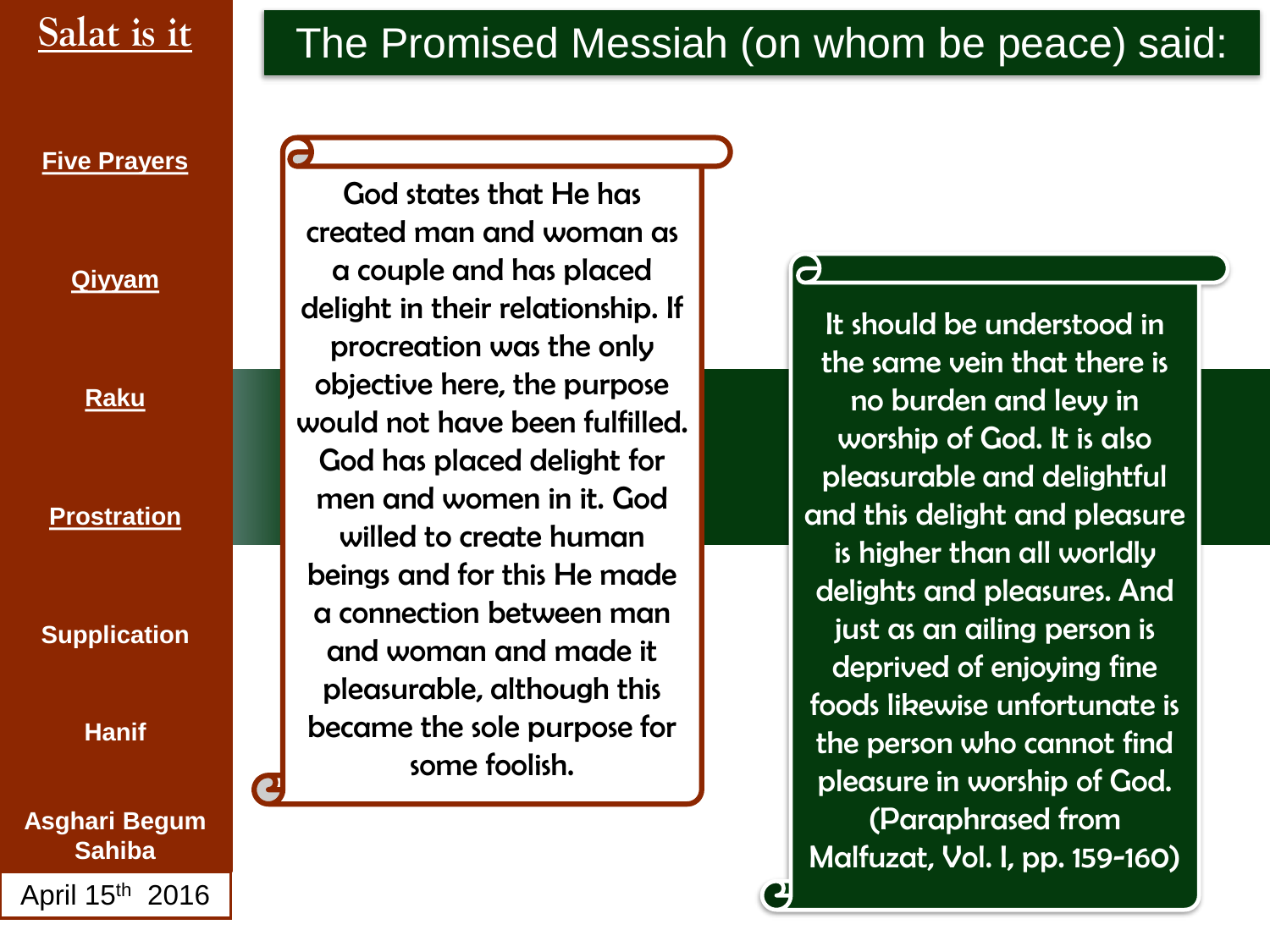**Qiyyam**

**Raku**

**Prostration**

**Supplication** 

**Hanif**

**Asghari Begum Sahiba** April 15th 2016

## Salat is it **The Promised Messiah (on whom be peace) said:**

The Promised Messiah (on whom be peace) said people are negligent about Salat because they are not aware of the pleasure and delight that God has placed in it. He said question arises why are people not aware of this and why have they not experienced this delight! He said people are occupied in their tasks when the call for Prayer is made and people do not want to know. There are shopkeepers with shops adjacent to mosques but they do not attend.

### $\overline{\mathbf{C}}$

Thus one should pray most soulfully to God that just as He has given us the delights and pleasures of foods and other things, may He also grant us the delight in His worship. Those who do not offer Salat consider it as a burden which entails getting up in the morning and doing ablutions in the cold, leaving blissful sleep and other comforts. Such people are weary and do not know of the delight and pleasure that is found in Salat.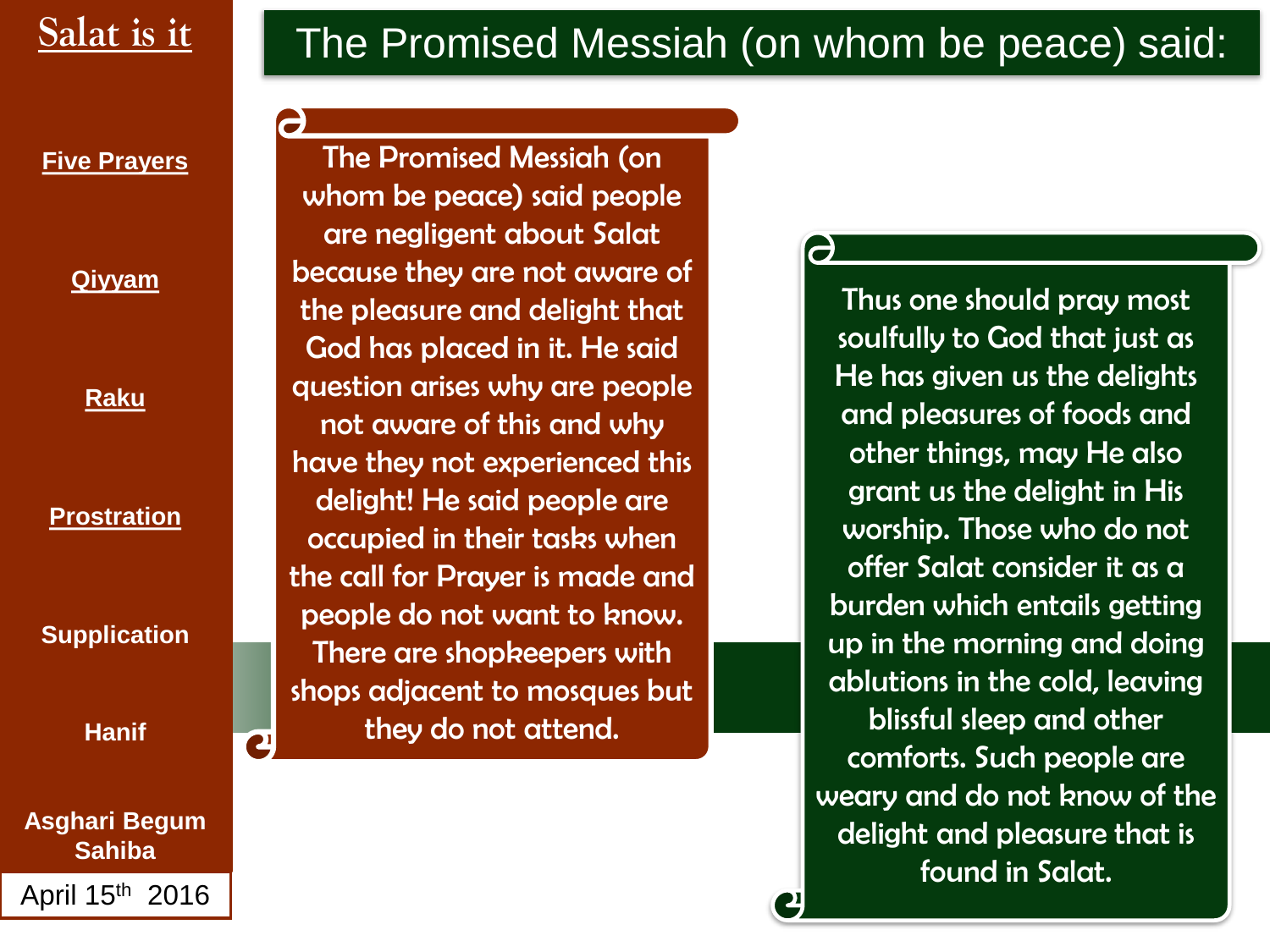## The Promised Messiah (on whom be peace) said:

**Five Prayers** 

**Qiyyam**

**Raku**

**Prostration**

**Supplication** 

**Hanif**

**Asghari Begum Sahiba** April 15th 2016

An alcoholic does not give up drinking because he cannot get drunk but goes on drinking till he begins to feel the effect and delight that he desires in liquor. A wise person can learn from this and continue offering Salat until such time that he experiences delight in it. Just as an alcohol drinker seeks to find delight in alcohol and it is his objective, similarly one should be inclined with complete focus to attain delight in Salat.

And then supplicate with resolve and earnestness in the manner of the anxiety and anguish of the drinker to attain the delight. This would be mostly truly enable one to experience the said delight.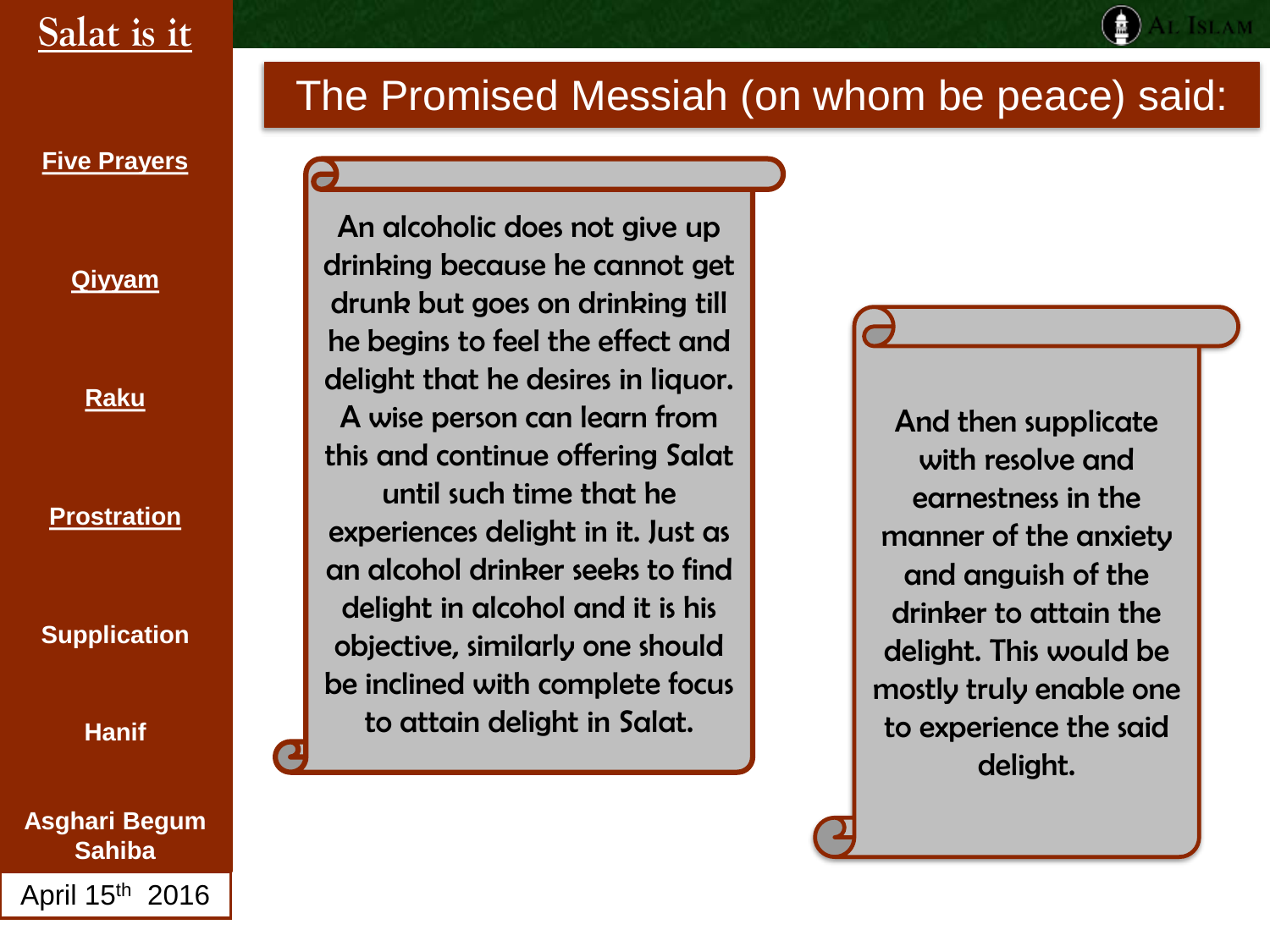

### **Five Prayers**

**Qiyyam**

**Raku**

### **Prostration**

**Supplication** 

**Hanif**

**Asghari Begum Sahiba**

April 15th 2016

### Moreover, while offering Salat one should be mindful to gain its benefits and be aware that: '…Surely, good works drive away evil works…' (11: 115) One should be mindful of the good works and the delights and seek the Salat which is offered by the truthful and the good. God has stated '…Surely, good works drive away evil works…' and has also stated that Salat keeps one away from what is foul and immoral.

### We note though that some people do bad deeds in spite of offering Salat. This is because although they offer Salat they do not do so in spirit and with truthfulness. They only go through the motions as a ritual and perform it as a force of habit. They are dead of soul and God does not call them the good. Salat which removes immorality is that which has a spirit of truthfulness and has an effect of beneficence in it. Such Salat most certainly removes badness. Salat is not a matter of going through the motions, the core and essence of Salat is that supplication which has delight and pleasure in it. (Paraphrased from Malfuzat, Vol. I, pp. 162-164)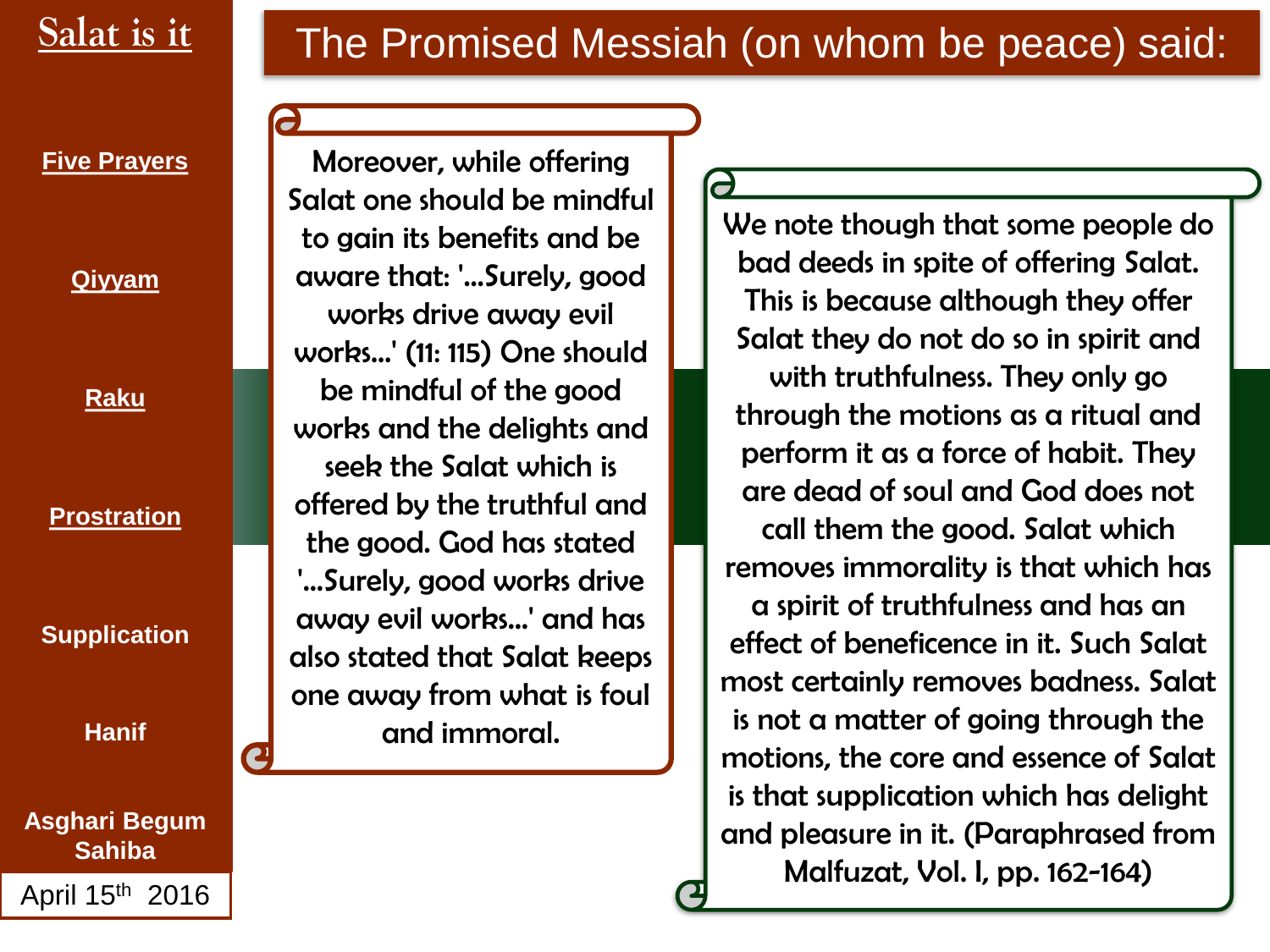### **Five Prayers**

**Qiyyam**

**Raku**

**Prostration**

**Supplication** 

**Hanif**

**Asghari Begum Sahiba**

April 15th 2016

The Promised Messiah (on whom be peace) said that it is important to offer Salat while being mindful of its words as well as being mindful of the physical state in which it is offered. Words of Salat correspond with its different postures. The posture when one stands up in Salat and glorifies and praises God is called qiyyam. The appropriate position to submit glorification and praise is indeed in a standing posture.

When eulogies are read to kings it is done in a standing position. Thus in Salat, during qiyyam one is standing before God in a spiritual sense. Praise is given when one is convinced about something and a person praises something having arrived at a viewpoint. Thus a person saying Alhamdolillah (all praise belongs to God) will only truly say Alhamdolillah when he is completely convinced that all manner of acclaim belongs to God alone. When one is convinced on this with one's heart and mind, this is a state of spiritual qiyyam.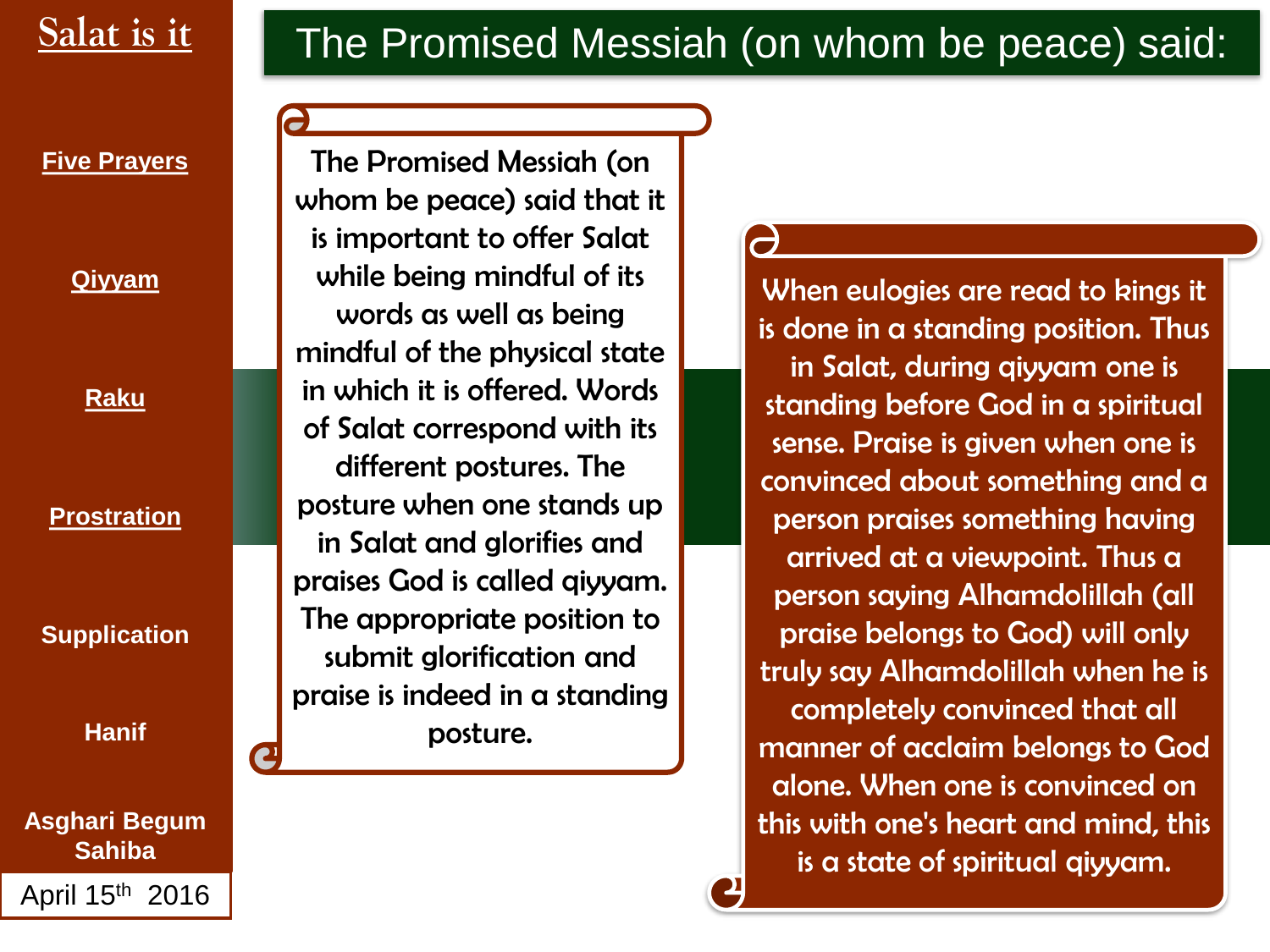

**Qiyyam**

**Raku**

**Prostration**

**Supplication** 

**Hanif**

**Asghari Begum Sahiba** April 15th 2016

Then in Salat there is the posture of bowing called raku during which one affirms 'Holy is my Lord, the Most Great'. It is a matter of principle that when one acknowledges someone's greatness one bows to them. Thus in the raku posture one utters 'Holy is my Lord, the Most Great' and physically bows down. Thus words and physical state correlate.

# Salat is it **The Promised Messiah (on whom be peace) said:**

 $\rightarrow$ 

Then one utters 'Glory to my Lord, the Most High' this utterance requires a state of prostration this is why when uttering this one physically prostrates during Salat, adopting the suitable posture to go with the utterance. Thus these are three physical postures to go with three utterances.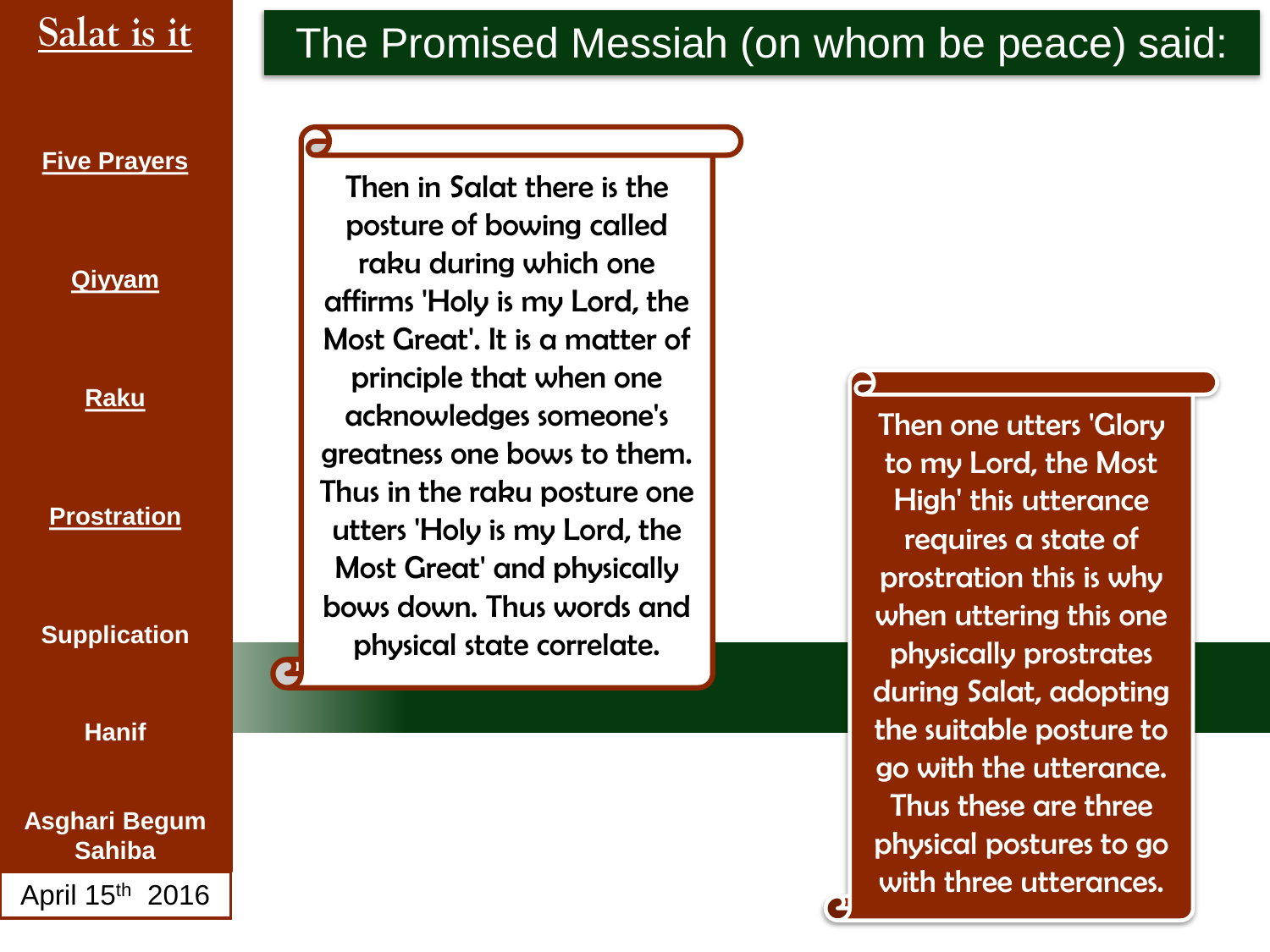

**Qiyyam**

**Raku**

**Prostration**

**Supplication** 

**Hanif**

**Asghari Begum Sahiba** April 15th 2016

Salat is it **The Promised Messiah (on whom be peace) said:** 

Salat is not proper if one's heart is not in one's Salat. Thus it is important to have qiyyam of one's heart as well so when God looks at the person He sees that as the person glorifies God he also stands upright and his soul, as well as his physical self, stands upright to glorify God. And when he utters 'Holy is my Lord, the Most Great' God sees that not only has the person acknowledged God's greatness but has also bowed and his soul has also bowed. When man prostrates before God mindful of God's Exaltedness God sees that the person's soul also prostrates on God's threshold.

a

One should not be satisfied unless such a state is acquired as this is what the prayer 'make me observe Prayer' means. As to how can one reach such a state, well, one should be regular in Salat and not get anxious about any doubts and misgivings. One has to battle doubts and misgivings in the early stages and its antidote is not to tire and continue with resoluteness and steadfastness and supplicate God until that state is attained which was just mentioned! (Paraphrased from Malfuzat, Vol. I, pp. 433-435)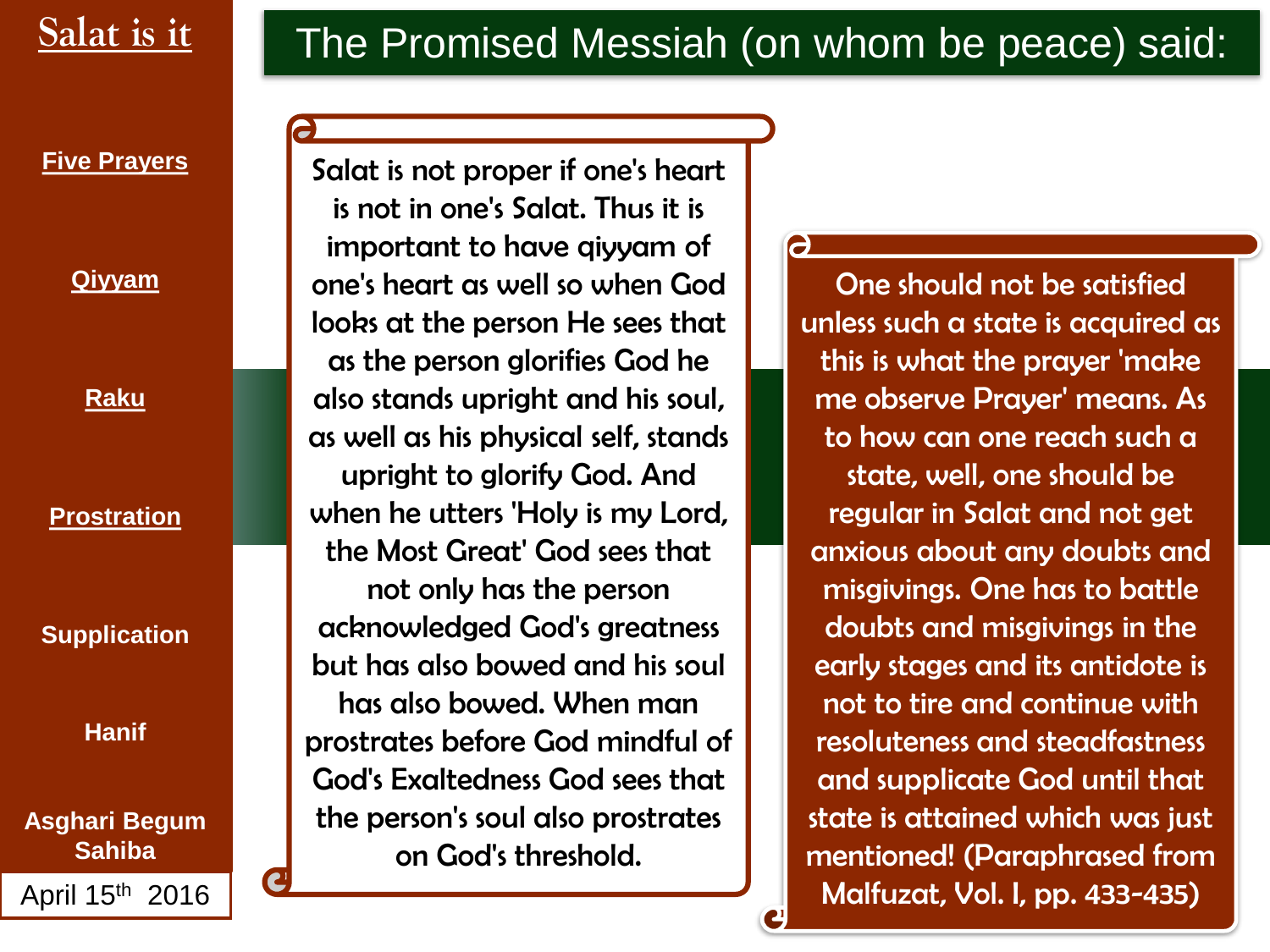## The Promised Messiah (on whom be peace) said:

**Five Prayers** 

**Qiyyam**

**Raku**

**Prostration**

**Supplication** 

**Hanif**

**Asghari Begum Sahiba** April 15th 2016

The Promised Messiah (on whom be peace) said that it is worth remembering that Salat which is Salat in the true sense is attained through prayer. It is totally against the ethos and honour of a true believer to seek from anyone save God. Unless one asks God in complete humility and only asks Him he is not worthy of being called a true Muslim. The reality of Islam is that all one's inner and external faculties submit to God.

Just as all the components of a large engine operate on the power of the engine, likewise unless a person makes all one's actions subservient to the high power of the Engine, how can he be really convinced of the Divineness of God and can truly consider himself as a hanif when uttering: 'I have turned my face towards Him Who created the heavens and the earth…', If he is inclined to God just as he utters, then no doubt he is a Muslim. He is a true believer and a hanif.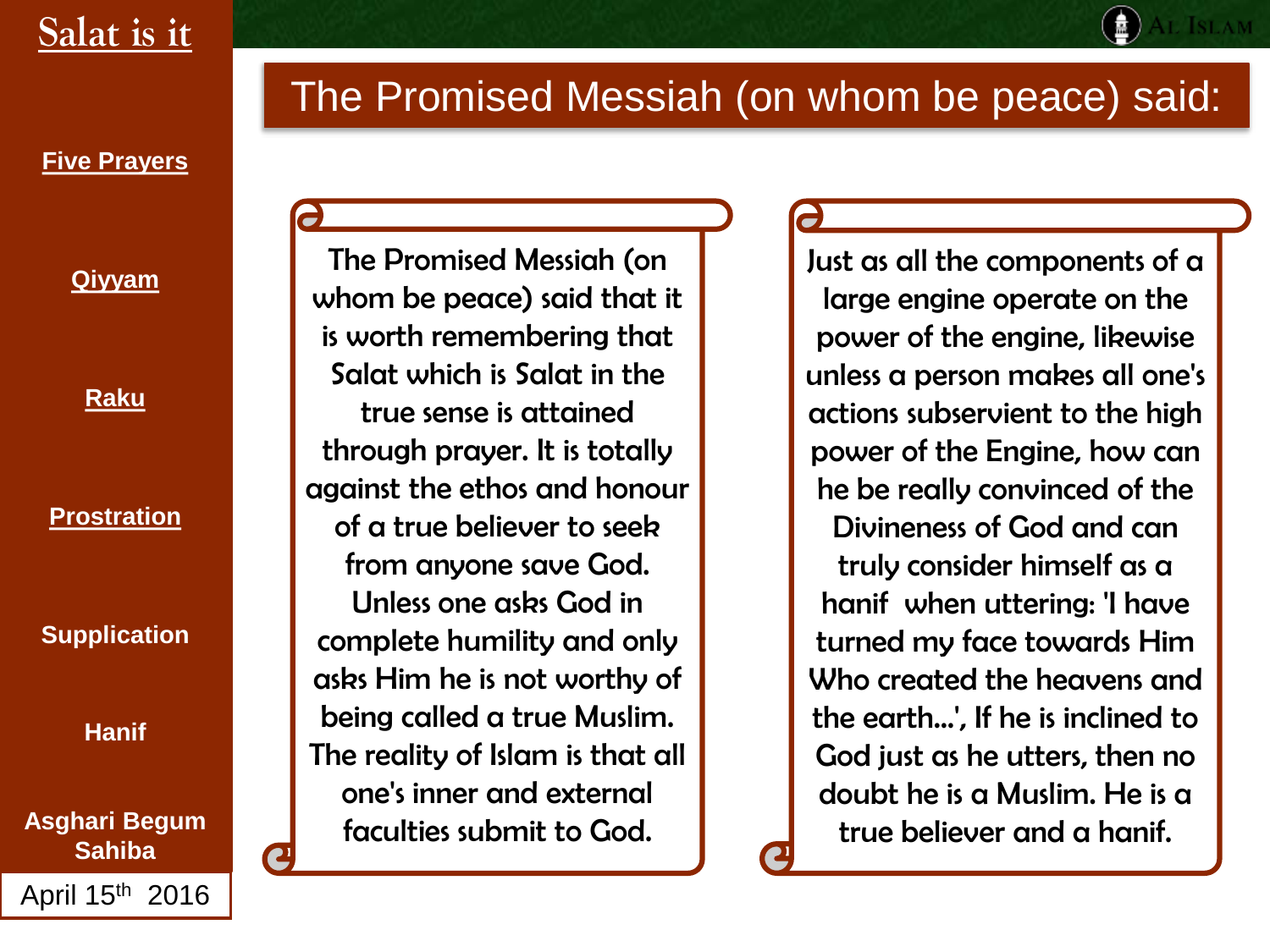

#### **Five Prayers**

**Qiyyam**

**Raku**

**Prostration**

**Supplication** 

**Hanif**

**Asghari Begum Sahiba** April 15th 2016

However, he who who turns to others besides God should remember that he is most unfortunate and a time will come when he will not be able to turn to God in a pretentious manner. One reason people give up Salat is also this that when man turns to others besides God his heart and soul is also drawn to that source just as branches of a shrub or tree are trained to grow in a certain direction.

His heart develops severity towards God and makes him stony and cold and he cannot change his direction and his heart and soul grow distant from God by the day. This is a dangerous and frightening matter that man should leave God and seek from another. This is why observance and regularity in Salat is very important so that it is established as an enduring habit and one is mindful of turning to God. Gradually the stage also comes when one is completely devoted to God and is the recipient of a light and a delight.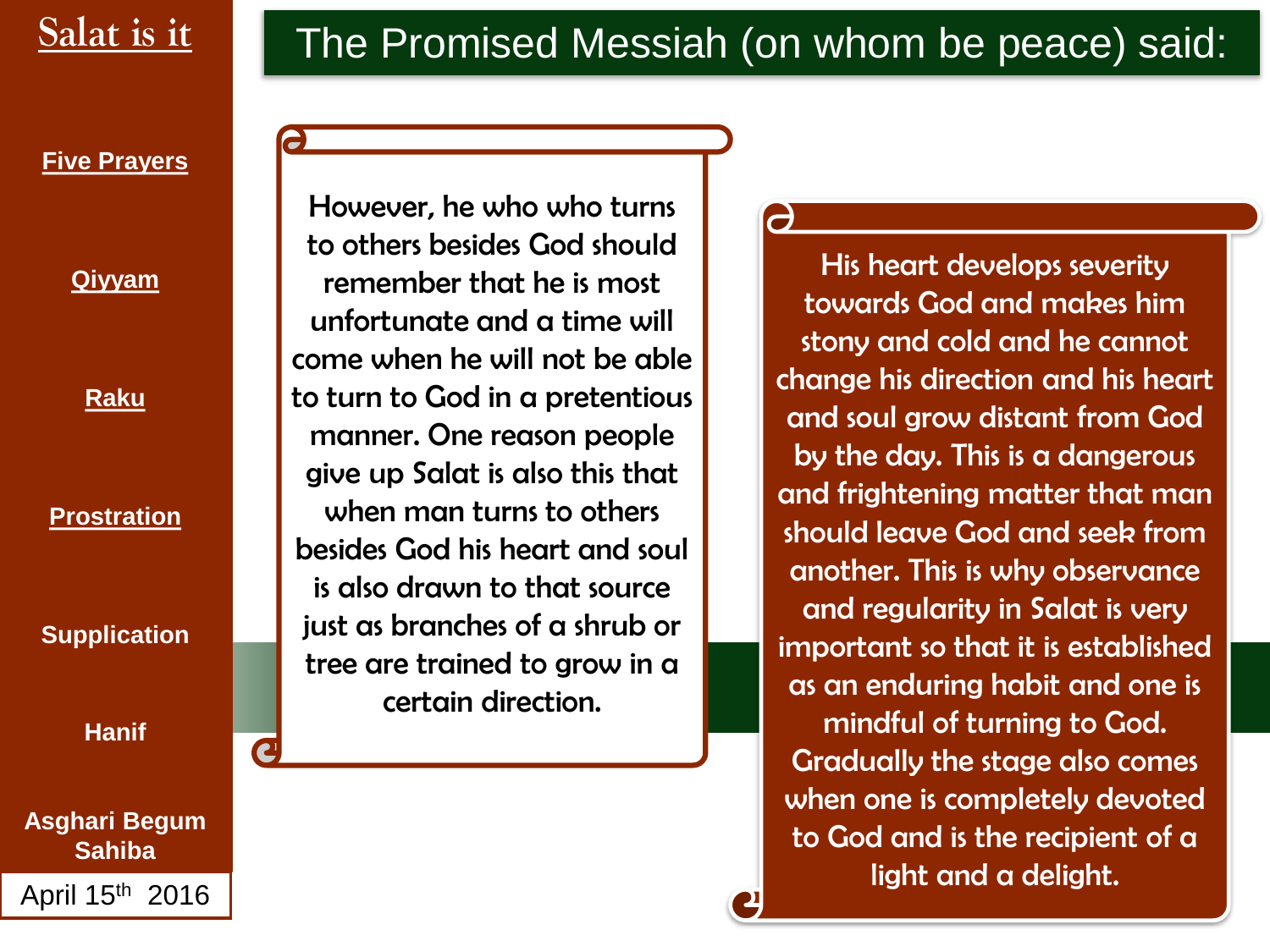### **Five Prayers**

**Qiyyam**

**Raku**

**Prostration**

**Supplication** 

**Hanif**

**Asghari Begum Sahiba**

April 15th 2016

The Promised Messiah (on whom be peace) said he did not have the words to express the badness of those who turn to others beside God. They beseech people and this impassions God's sense of honour and He casts them away. In broad terms though not quite similar when the sense of honour of an honourable man cannot accept to see his wife have relationship with another, similar is the sense of honour of the Divine. Devotion and supplication are for God alone, He does not like another called or considered worthy of worship.

Thus it should be remembered very well that to turn to others besides God is cutting off ties with God. Salat or belief in Unity of God is without blessing and of no avail unless it has humility of spirit and a core that is inclined to God alone. (Paraphrased from Malfuzat, Vol. I, pp. 166-168)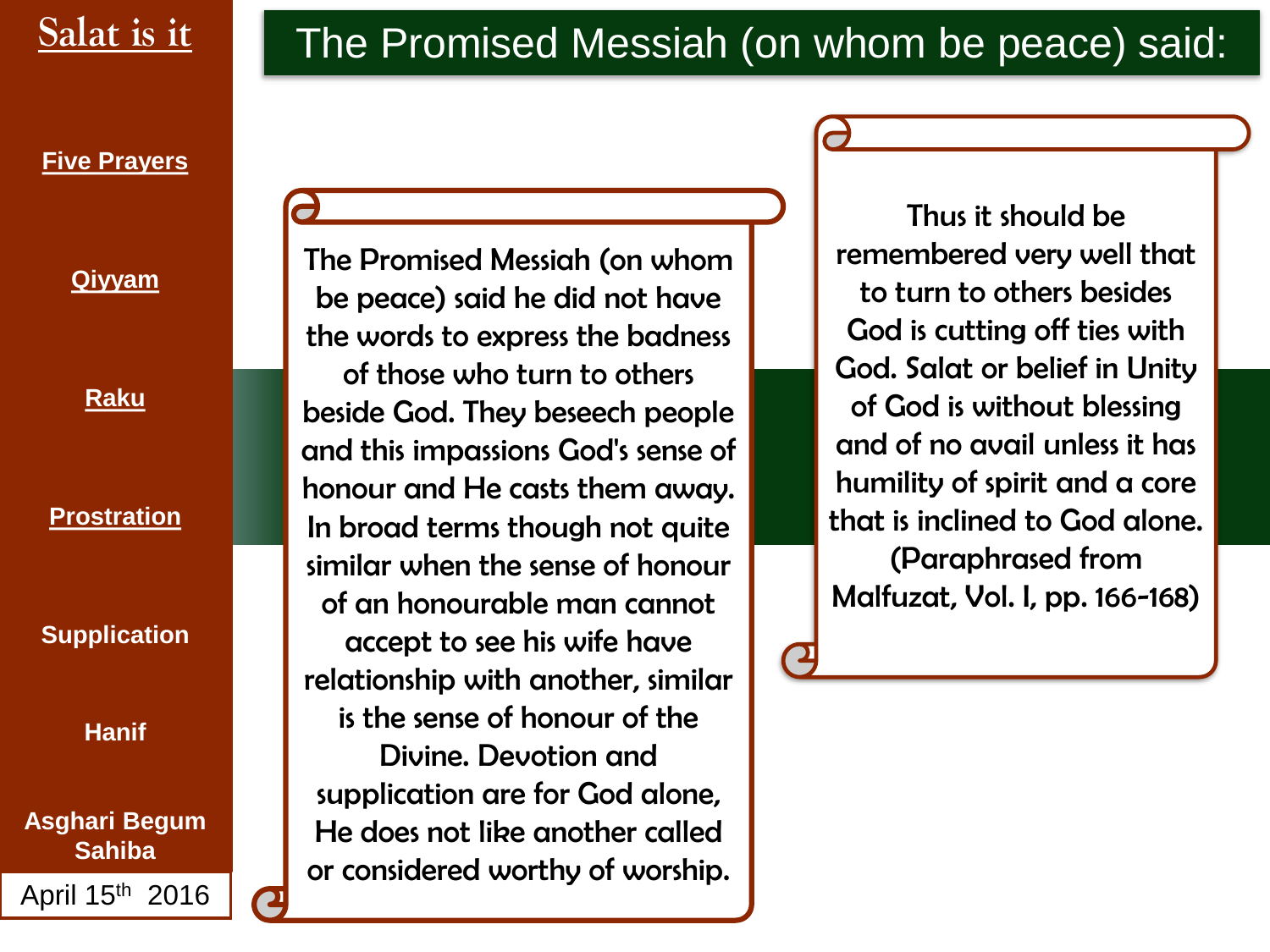### **Five Prayers**

**Qiyyam**

**Raku**

#### **Prostration**

**Supplication** 

**Hanif**

**Asghari Begum Sahiba**

April 15th 2016

### The Promised Messiah (on whom be peace) said:

The Promised Messiah (on whom be peace) said that unless a person completely abides by Unity of God he cannot have love and greatness of Islam instilled in him. And he cannot attain delight and pleasure in Salat. It is all dependent that unless bad, impure intentions and wicked scheming are not incinerated arrogance and conceit will not be removed in order to attain humility and humbleness. In such instance a person cannot be called a true servant of God for the best teacher and most excellent means to impart perfect devotion is Salat alone.

The Promised Messiah (on whom be peace) said that he would say it one more time that if true communion and true connection with God was desired then one should abide by Salat in a way that not just one's body or one's tongue but the very intentions and passions of one's soul embody Salat. (Paraphrased from Malfuzat, Vol. I, p. 170)